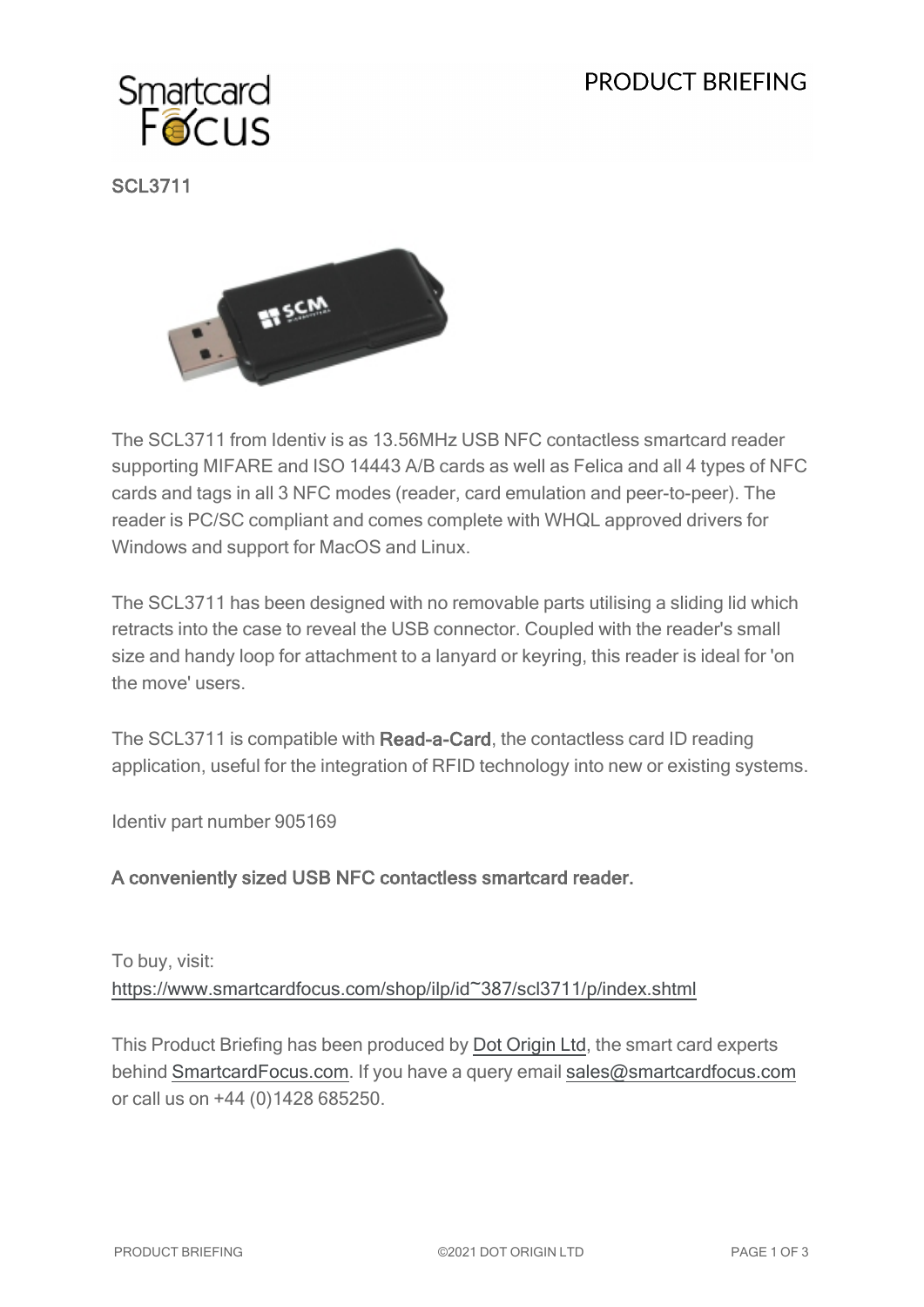## SCL3711

## 1 Year Manufacturer's Warranty

## Standards / Certifications

FCC, CE, VCCI USB, WHQL, RoHS, WEEE

#### Technical Specifications

Host interface: USB 2.0 full speed, PC/SC v2.01, Hardware abstraction layer (HAL) that sits on top of PC/SC API. Common to all SCM readers.

Contactless interface: Antenna ISO/IEC 14443 compliant design; Baudrate up to 848 Kbps

Supported contactless standards: Type A until ISO/IEC 14443-3, Type B until ISO/IEC 14443-3, ISO/IEC 14443-4, MIFARE: Classic 1K and 4K, DESFire, Ultralight, Felica, NFC forum tag type 1, 2, 3, 4, ISO/IEC 18092 peer-to-peer protocol up to 412 Kbps

Firmware: Not upgradeable

Power: USB Bus powered

Operating Temperature: -10 - 65°C

Storage Temperature: -40 - 85°C

Dimensions: 66mm x 24mm x 8mm

Weight: 8g

Operating Systems: Windows 2000, XP, Vista, Server 2003, Mac OS X, Linux, Windows CE

Manufacturer: [Identiv](http://www.identiv.com/)

Connection Method:USB